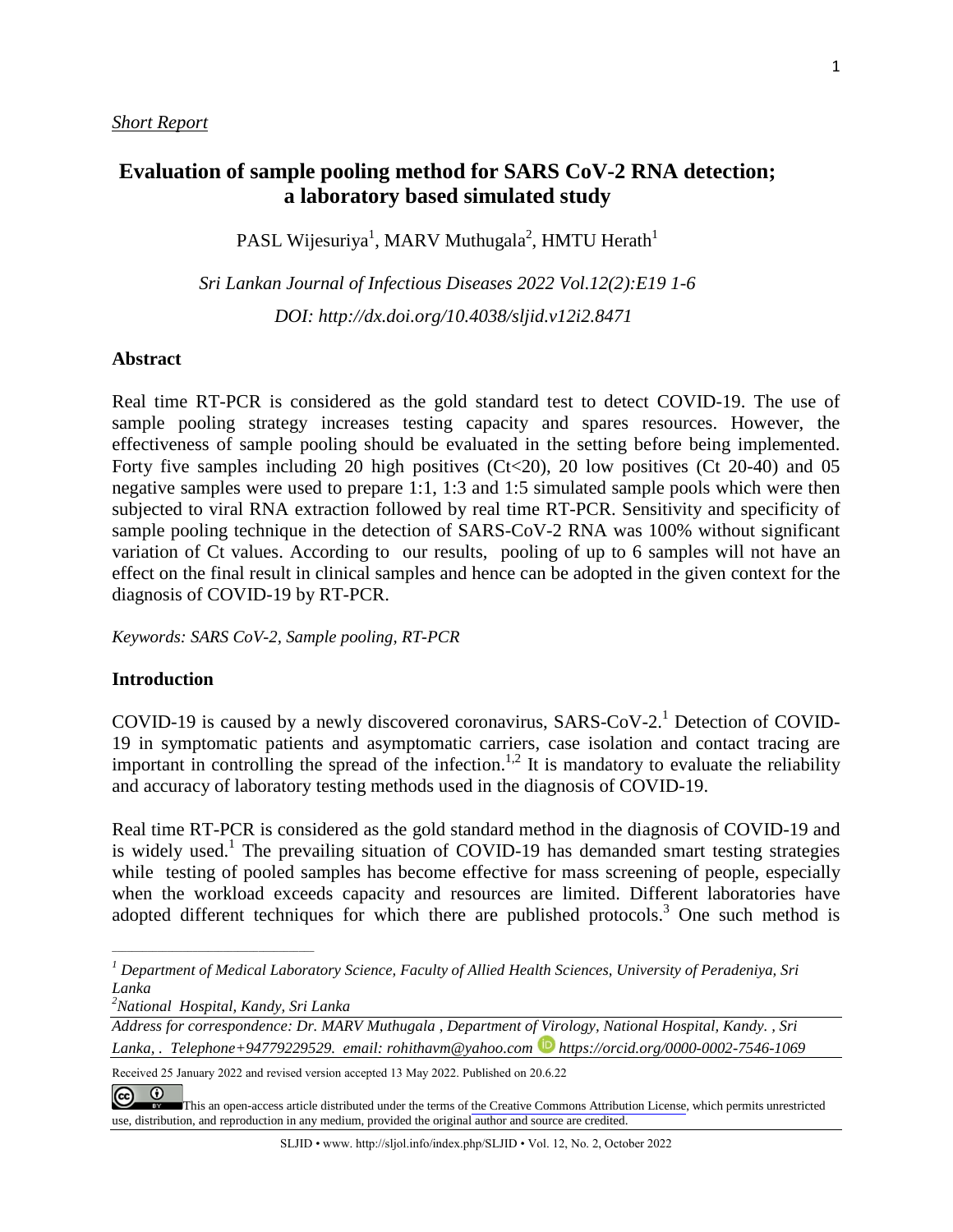pooling of samples at the RNA extraction step, where multiple samples are mixed and viral RNA extracted as a single sample.<sup>3-5</sup> In this sample pooling strategy, false negative results could be obtained, and borderline positive samples will be missed due to the dilution effect. Although there are published protocols, laboratories should do their own validation and evaluation of cost effectiveness before implementing this strategy.<sup>6</sup>

We evaluated the use of sample pooling in extracting viral RNA in the local laboratory setting with regard to the sensitivity, specificity, and diagnostic accuracy.

## **Methods**

Forty five nasopharyngeal swab samples collected in transport medium (Plastica, Sri Lanka) including 20 high positives ( $Ct<20$ ), 20 low positives ( $Ct$  20-40) and 05 negative samples were selected based on initial PCR results. Samples were collected from symptomatic patients and close contacts during September to November 2021 and stored at -80  $^{\circ}$ C with continuous temperature monitoring. Number of samples was based on guidelines on clinical and laboratory validation of diagnostic assays. <sup>6</sup> Samples were thawed and diluted serially using the same unused transport medium, to resemble pooling of multiple samples. A series of sample dilutions was prepared using transport medium making 1:1, 1:3 and 1:5 dilutions simulating pooled samples 2, 4 and 6 respectively in duplicates. Nucleic acid extraction was carried out from dilutions (resembling pooled samples) and neat samples by manual spin column method according to the manufacturer's instructions using a locally validated commercial kit (Promotor® DNA/RNA isolation kit, Germany). Extracted RNA was subjected to real time RT-PCR by using commercial PCR assay (Real Star, Altona, Germany) according to manufacturer's instructions. The same thermal cycler (Bio Rad CFX 96, USA) and pipette set was used during the entire experiment. Results were recorded with Ct values for each target gene, confirmatory gene (S gene) and screening gene (E gene) for SARS- CoV-2. Ct value 40 was considered as the cut-off of positive and negative based on the manufacturer's instructions. The sensitivity of pooled samples in each series was calculated. One-Way ANOVA test was used to calculate the significant difference between the dilution groups with the neat sample group.

## **Results**

A total of 135 simulated pools of each dilution and 45 neat samples in duplicates were analysed. All positive individual samples were detected as positives in pooled samples at the tested dilutions of 1:1, 1:3 and 1:5. Sensitivity of sample pooling of up to six samples was 100%. Specificity was not affected, and it was 100% (Table 1).

In low positive samples, the mean  $\Delta$  Ct shift was higher than that of high positive samples for S gene (mean  $\Delta$  Ct = average Ct value of duplicates of each dilution – neat). However, significant variation was not observed in both high ( $p = 0.399$ ) and low ( $p = 0.489$ ) positive samples. An increased mean  $\Delta$  Ct shift was observed in low positive samples ( $p<0.05$ ) when compared to that of high positive samples ( $p = 0.509$ ) for E gene. (Figures 1a and 1b).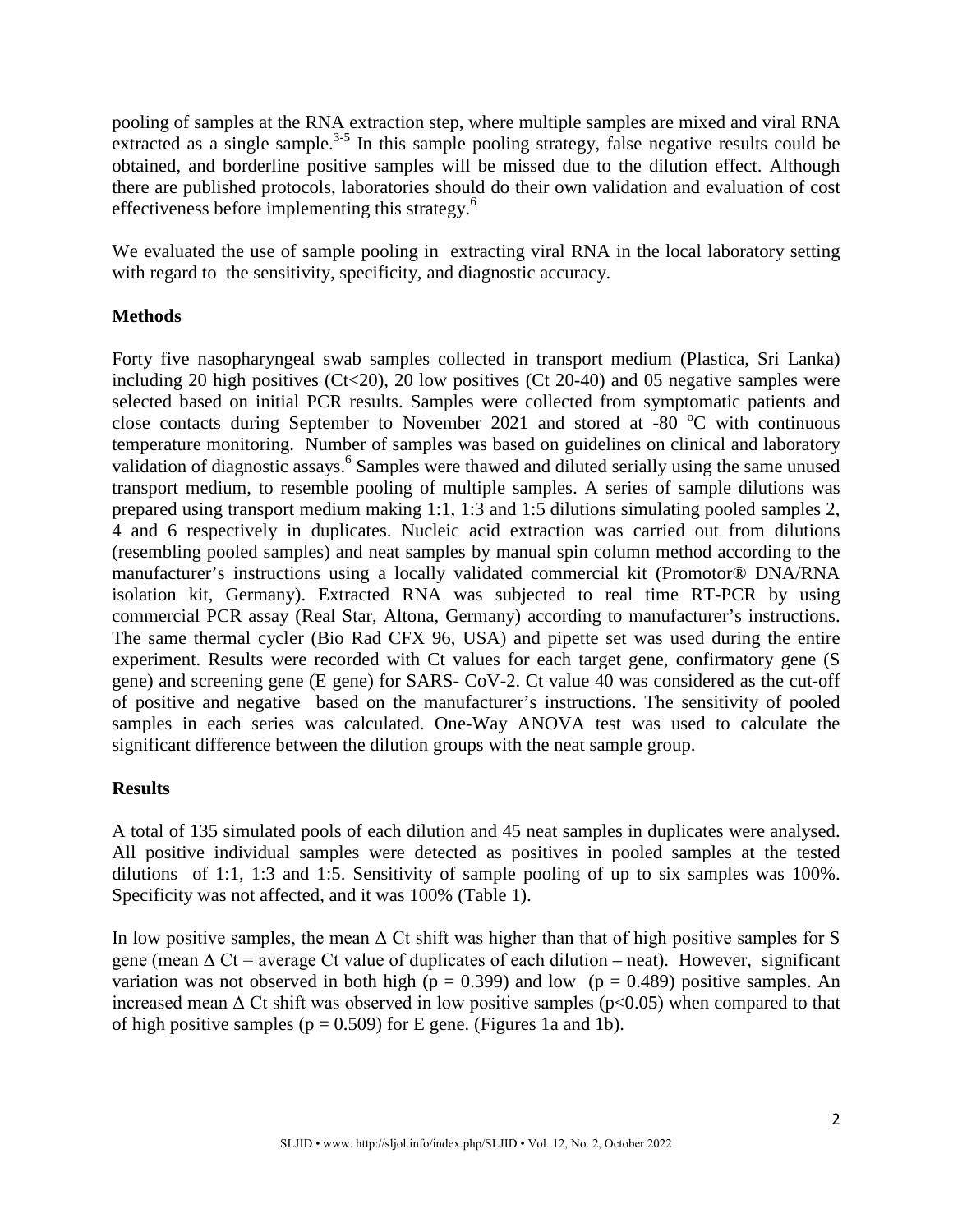| S gene detection        |                        |             |                 |                 |                 |
|-------------------------|------------------------|-------------|-----------------|-----------------|-----------------|
| High positive           |                        | Neat Sample | 1:1 Dilution    | 1:3 Dilution    | 1:5 Dilution    |
| samples                 |                        |             |                 |                 |                 |
|                         | Ct value range         | 7.25-20.40  | 7.70-20.80      | 8.30-21.50      | 9.20-22.00      |
|                         | Mean $\Delta$ Ct shift |             | $0.49 \pm 0.17$ | $1.23 \pm 0.19$ | $2.02 \pm 0.21$ |
|                         | $(\pm SD)$             |             |                 |                 |                 |
|                         | Diagnostic             |             | 100%            | 100%            | 100%            |
|                         | accuracy               |             |                 |                 |                 |
| Low positive<br>samples | Ct value range         | 22.25-37.25 | 22.80-38.15     | 23.60-39.05     | 24.15-39.95     |
|                         | Mean $\Delta$ Ct shift |             | $0.65 \pm 0.17$ | $1.44 \pm 0.25$ | $2.26 \pm 0.27$ |
|                         | $(\pm SD)$             |             |                 |                 |                 |
|                         | Diagnostic             |             | 100%            | 100%            | 100%            |
|                         | accuracy               |             |                 |                 |                 |
| E gene detection        |                        |             |                 |                 |                 |
| High positive           |                        | Neat Sample | 1:1 Dilution    | 1:3 Dilution    | 1:5 Dilution    |
| samples                 |                        |             |                 |                 |                 |
|                         | Ct value range         | 7.35-19.20  | 7.80-19.60      | 8.45-20.85      | 9.35-21.05      |
|                         | Mean $\Delta$ Ct shift |             | $0.47 \pm 0.18$ | $1.29 \pm 0.19$ | $2.10 \pm 0.14$ |
|                         | $(\pm SD)$             |             |                 |                 |                 |
|                         | Diagnostic             |             | 100%            | 100%            | 100%            |
|                         | accuracy               |             |                 |                 |                 |
| Low positive<br>samples | Ct value range         | 20.30-37.15 | 20.75-38.15     | 21.40-39.05     | 21.95-39.85     |
|                         | Mean $\Delta$ Ct shift |             | $0.65 \pm 0.18$ | $1.47 \pm 2.43$ | $2.29 \pm 0.30$ |
|                         | $(\pm SD)$             |             |                 |                 |                 |
|                         | Diagnostic             |             | 100%            | 100%            | 100%            |
|                         | accuracy               |             |                 |                 |                 |

Table 1: Mean Δ Ct Shift, Ct value range and diagnostic accuracy of each simulated pools

#### **Detection of S Gene**



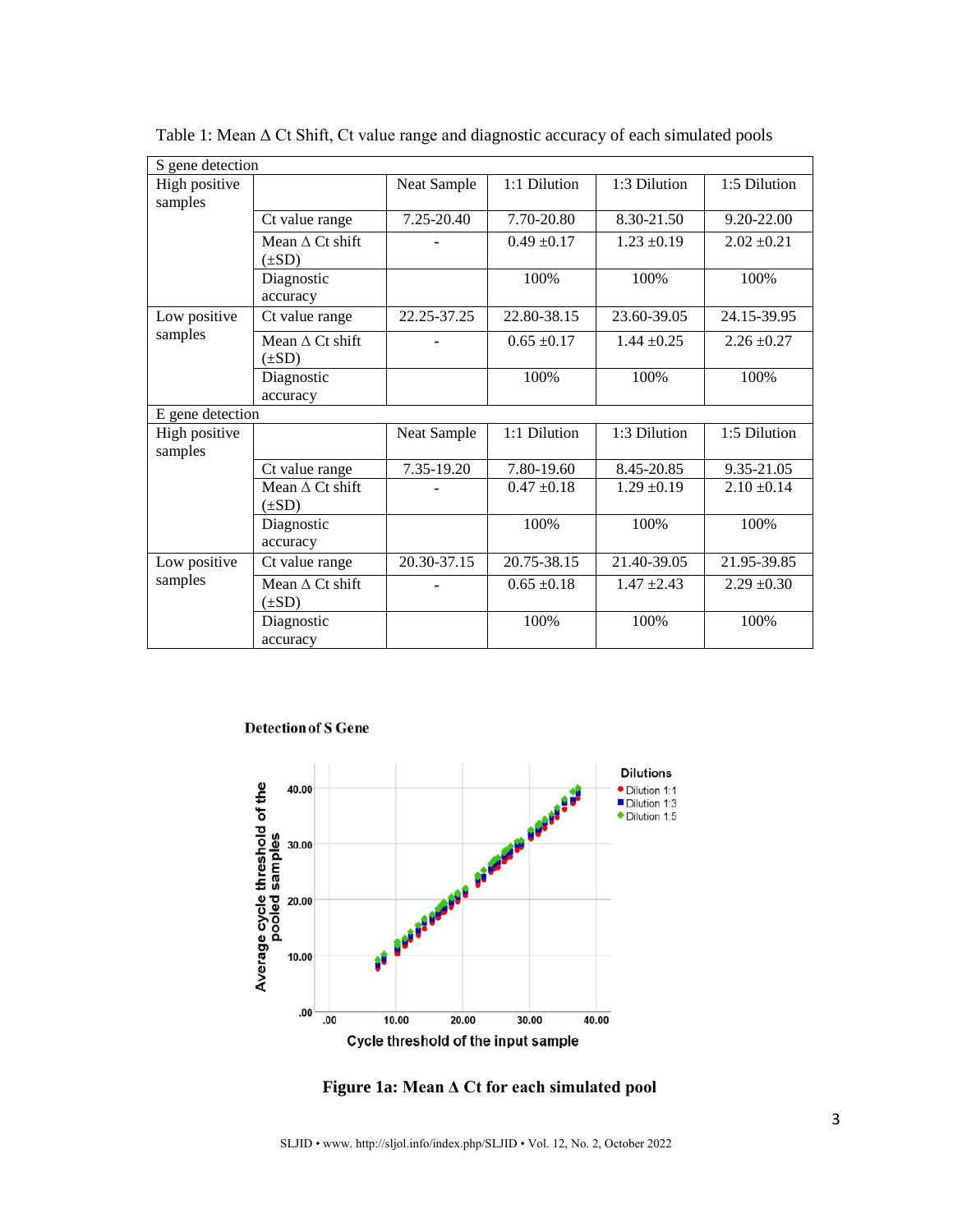#### **Detection of E Gene**



**Figure 1b: Mean Δ Ct for each simulated pool**

## **Discussion**

The ability to detect viral RNA was not affected in pooling up to 6 samples in a single pool in our study. A study conducted to determine the optimal size of sample pooling for SARS CoV-2 RNA testing demonstrated that RNA positive samples with higher Ct values (>35) became negative when eight or more samples were pooled,<sup>7</sup> and sensitivity of a pool of six samples was 97.8%.<sup>7</sup> Salazar et al<sup>8</sup> demonstrated that the sensitivity and specificity of the pooling technique was 85.48% and 100% and positive and negative predictive value was 100% and 98.94% respectively. However, some studies showed lower sensitivities for 4-pooled samples (75%).<sup>9</sup> Our study obtained 100% sensitivity and specificity, and interestingly, both positive and negative predictive value was 100% when up to 6 samples were tested as a single pool. This difference could be due to differences in viral RNA amount in the original samples, or variations in the methods used for testing. There is a high chance of getting false negative results due to pooling of low positive samples. In addition, the present study was a simulated study and there was no effect of accumulation of inhibitors and other cellular content from different samples.

In our experiment, the average shift of Ct value was 2.0-2.2, when up to six samples were pooled, therefore shifting the cut-off value by  $+2$  can be considered. However, this will create problems as some kits tend to give non-specific signals in late cycles.

The sample pooling technique is best suited for community screening. However, sample pooling should be done only after evaluating the prevalence of COVID-19 in the community.<sup>10</sup> When the prevalence of COVID-19 is high, adoption of pooling samples is not recommended as in such situations, the majority of pools will become positive necessitating deconvolution of sample pools and re-testing.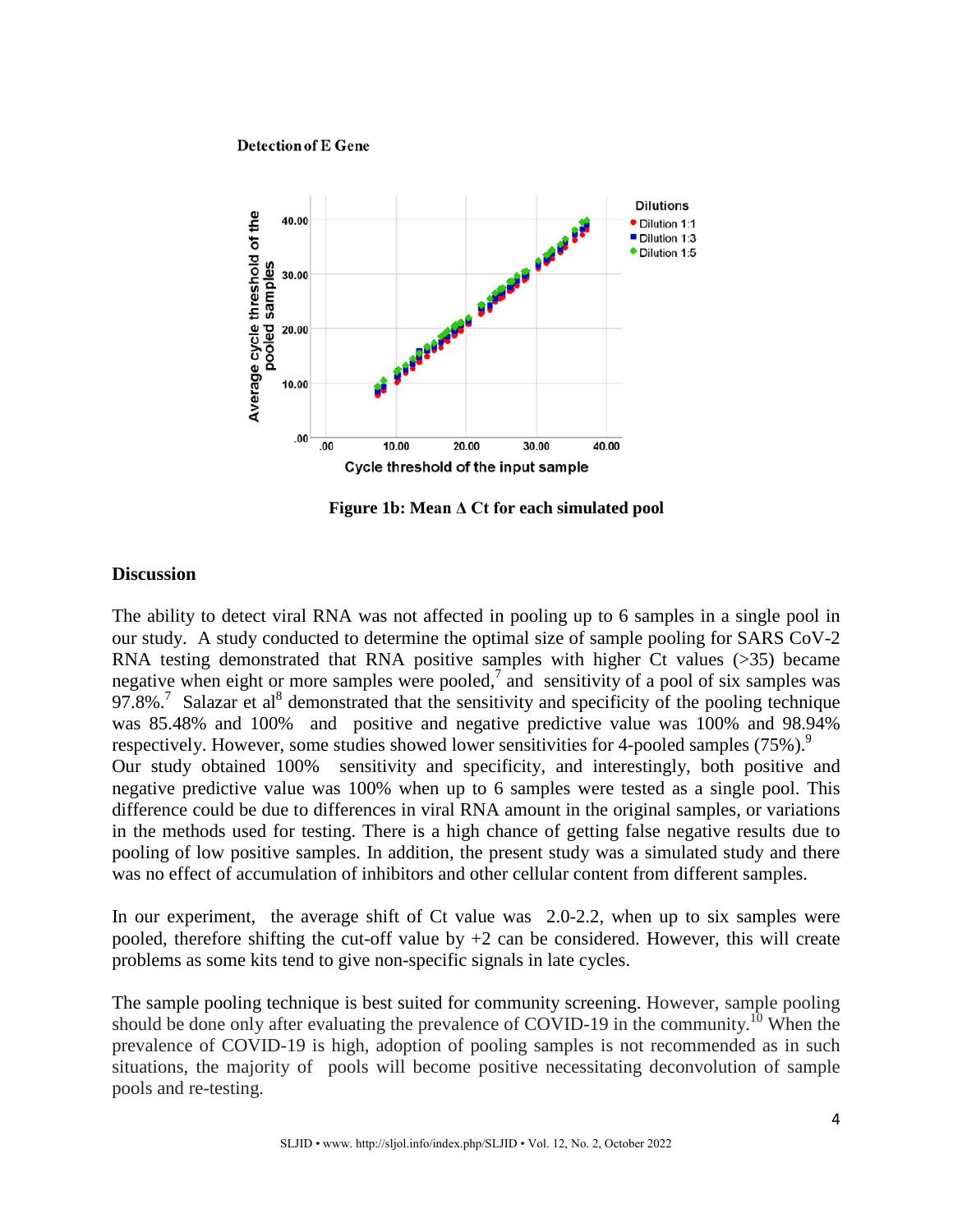The results of this study provide resolutions for queries such as limiting the testing capacity, delay in issuing results, shortage of reagents and high turnaround time that arose during the COVID-19 pandemic. Pooling beyond 6 samples or more was not evaluated, considering practicality in the local laboratory setting. We also thought pooling of more samples will lead to more confusion and errors during procedures when using manual extraction. A logistical reason like capacity of consumable items used for pooling is a major limiting factor.

## **Conclusion**

The results of this study provide preliminary data on pooling up to 6 samples processed as a single sample for the detection of COVID-19 by RT-PCR in a resource limited local laboratory context.

**Acknowledgements:** We wish to extend our gratitude to the laboratory staff at the Virology Laboratory, National Hospital Kandy **Funding source:** This experiment was carried out as a laboratory verification study **Conflict of Interest statement:** Authors declare no conflicts of interest

**Ethics statement / Consent for publication:** Ethical approval was obtained from ERC, Faculty of Allied Health, University of Peradeniya (AHS/ERC/2021/095)

**Author contributions:**

PASLW – laboratory experiments, writing original draft; MARVM – supervision, review and editing; HMTUH – supervision, review and editing

## **References**

- 1. WHO. Available at: *[https://www.who.int/emergencies/diseases/novel-coronavirus-2019.](https://www.who.int/emergencies/diseases/novel-coronavirus-2019.%20Accessed%20on%2014.01.2021)* Accessed on [14.01.2021](https://www.who.int/emergencies/diseases/novel-coronavirus-2019.%20Accessed%20on%2014.01.2021)
- 2. Hu B, Guo H, Zhou P *et al*. Characteristics of SARS-CoV-2 and COVID-19 *Nature Reviews Microbiology* 2021; 19(3):141–154*. doi: https://doi.org/10.1038/s41579-020-00459-7*
- 3. Garg J, Singh V, Pandey P, *et al*. Evaluation of sample pooling for diagnosis of COVID-19 by real time-PCR: A resource-saving combat strategy. *Journal of Medical Virology* 2021; 93(3):1526–1531. *doi: https://doi.org/10.1002/jmv.26475*
- 4. Chan C W, Kwon S, Matushek S M *et al*. Implementation of a sample pooling strategy for the direct detection of SARS-CoV-2 by Real-Time Polymerase Chain Reaction during the COVID-19 pandemic. *American Journal of Clinical Pathology* 2021; 156(1): 15–23. *doi: <https://doi.org/10.1093/ajcp/aqab035>*
- 5. Mulu A, Alemayehu D H, Alemu, F *et al*. Evaluation of sample pooling for screening of SARS CoV-2. *PLoS ONE* 2021; 16(2):1–11. *doi: https://doi.org/10.1371/journal.pone.0247767*
- 6. Association for Molecular Pathology, USA. Available at: *https://www.amp.org/AMP/assets/File/resources/AssayValidation\_Final.pdf? pass=2*. Accessed on 08.06.2021
- 7. Khodare A, Padhi A, Gupta E *et al*. Optimal size of sample pooling for RNA pool testing: An avantgarde for scaling up severe acute respiratory syndrome coronavirus-2 testing. *Indian Journal of Medical Microbiology* 2020; 38(1):18–23. *doi: [https://doi.org/10.4103/ijmm.IJMM\\_20\\_260](https://doi.org/10.4103/ijmm.IJMM_20_260)*
- 8. Salazar A. De, Aguilera A, Trastoy R *et al*. Sample pooling for SARS-CoV-2 RT-PCR Screening. *Clinical Microbiology and Infection* 2020; 26(09):1687e1 – 1687e5. *doi: https://doi.org/10.1016/j.cmi.2020.09.008*
- 9. Mahmoud S A, Ibrahim E, Thakre B *et al*. Evaluation of pooling of samples for testing SARS-CoV- 2 for mass screening of COVID-19. *BMC Infectious Diseases* 2021; 21(1):1–9. *doi: <https://doi.org/10.1186/s12879-021-06061-3>*